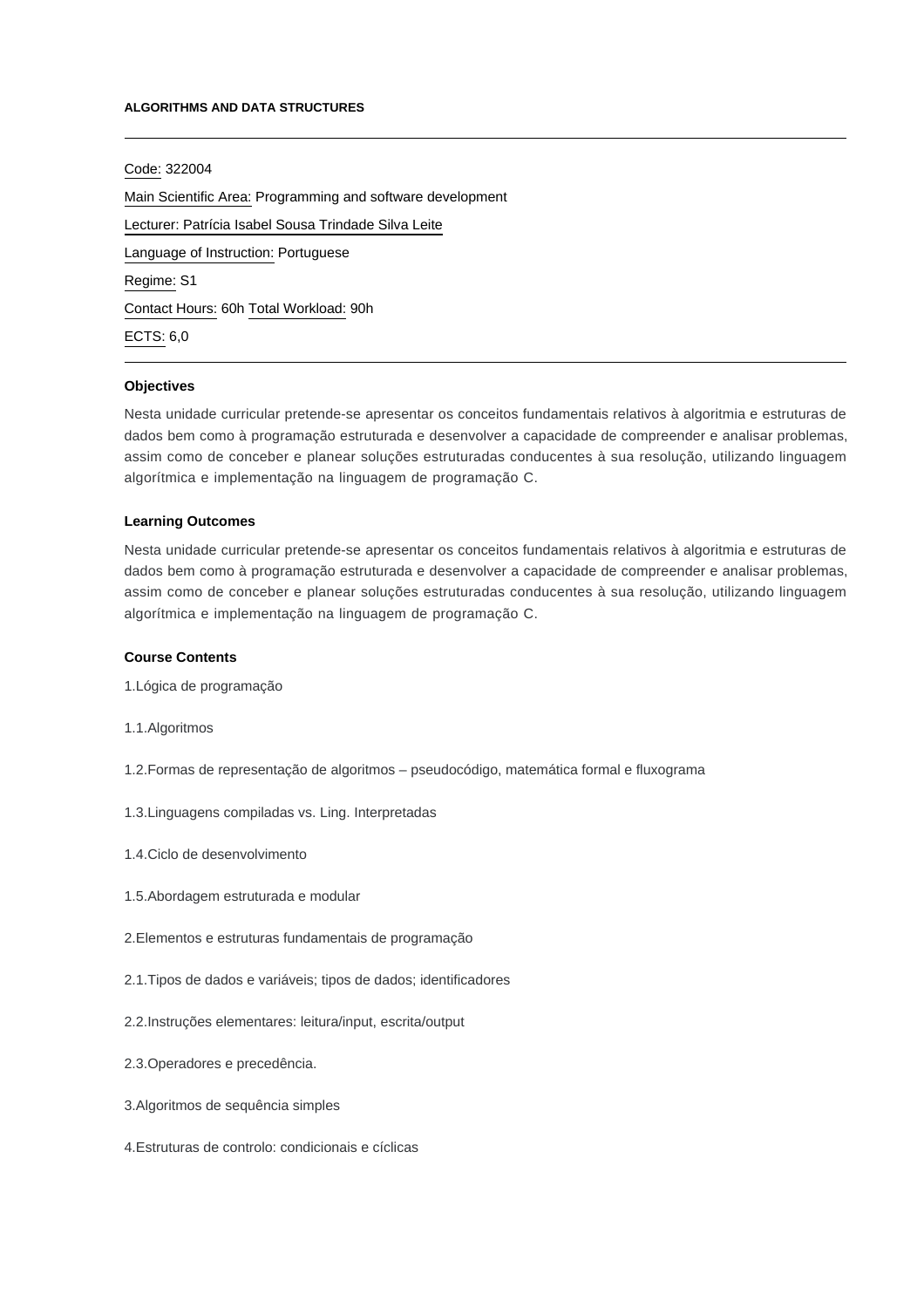5.Procedimentos e funções

5.1.Variáveis locais vs. globais

5.2.Passagem de parâmetros

5.3.Retorno de valores

6.Tipos de dados complexos

6.1.Dados estruturados

7.Algoritmos de procura

8.Algoritmos de ordenação

### **Recommended Bibliography**

Pereira, Alexandre (2013), "C e Algoritmos", 1a edição, edições sílabo

Damas, Luís (1999), "Linguagem C", 20.a edição, FCA – Editora de Informática Lda., série Tecnologias de Informação.

Guerreiro, P. (2001), "Elementos de Programação com C", 3.a edição, FCA – Editora de Informática Lda., série Tecnologias de Informação.

Vasconcelos, J.B., Carvalho, J.V. (2005), "Algoritmia e Estruturas de Dados", Centro Atlântico.

## **Learning and Teaching Methods**

Os conteúdos programáticos foram definidos tendo em vista a aprendizagem de modelos de representação de algoritmos e, posteriormente, a aprendizagem de uma linguagem de programação imperativa (linguagem C).

## **Assessment Methods**

[TA] assessment test

[IT] individual work

[TI.CP] mark of the IT practical component (solution presented)

[TI.CT] mark of the theoretical individual defense/presentation of TI

[NF] final mark of the UC.

[NE] exam mark

Learning outcomes will be assessed through a theoretical component [TA] and a practical component [IT]. The theoretical component consists of individual written tests and the practical component in the development of individual work.

The final grade [NF] is the weighted average calculated according to the following expression:

[TI] = [TI.CP] \* 30% + [TI.CT] \* 70%